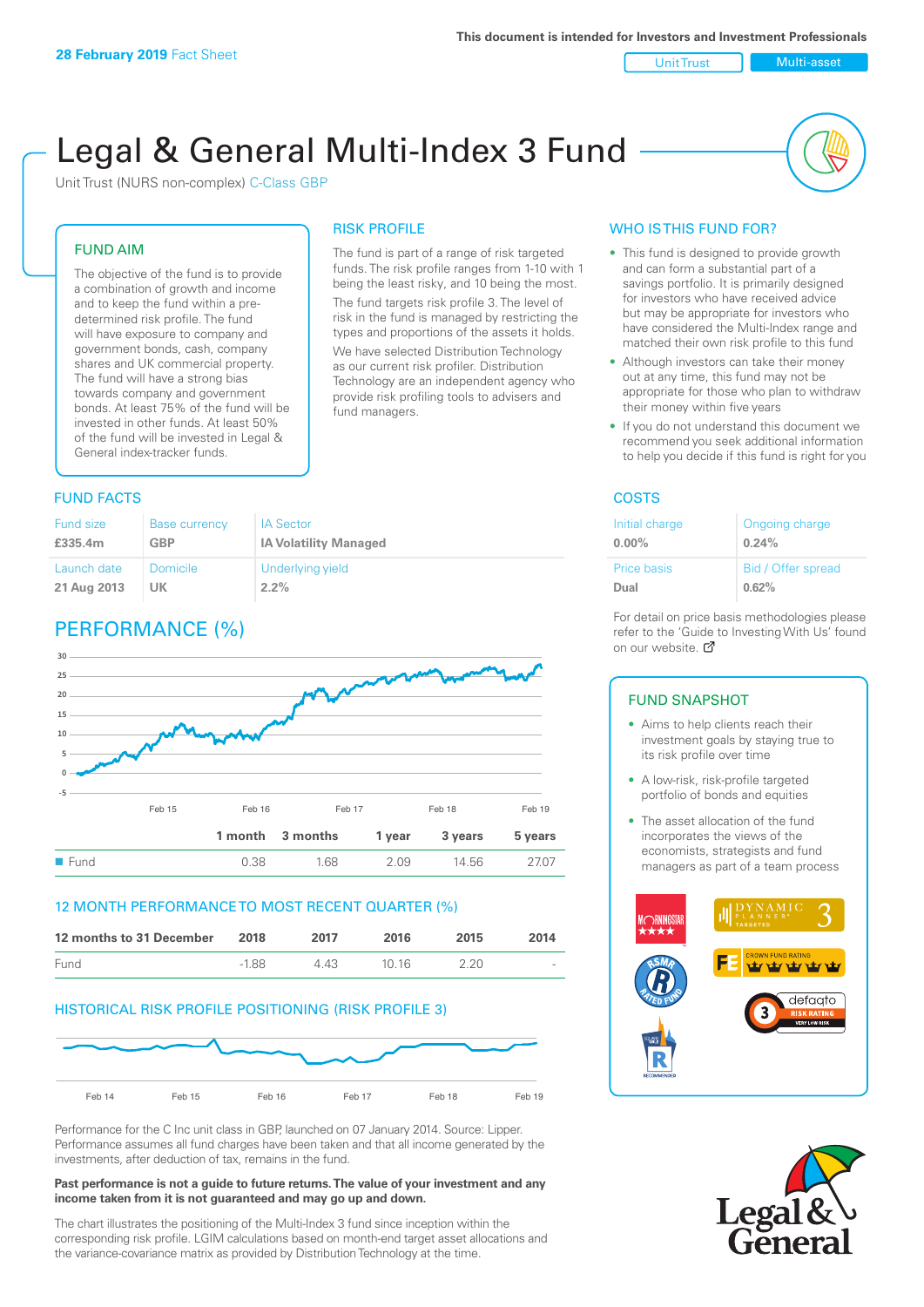# Legal & General Multi-Index 3 Fund

Unit Trust (NURS non-complex) C-Class GBP

# PORTFOLIO BREAKDOWN

All data source LGIM unless otherwise stated. Totals may not sum due to rounding.





#### FUND MANAGERS

The fund managers have responsibility for managing the multi-index fund range. They are part of the Multi-Asset Funds (MAF) team in LGIM. This team focuses on designing and managing multi-asset funds that are tailored to match the specific objectives of various client types. The team sits within a wider Asset Allocation team which combines both depth of experience with a broad range of expertise from different fields, including fund management, investment consulting and risk management roles.

# TOP 10 HOLDINGS (%)

| L&G Global Inflation Linked Bond Index Fund            | 10.3 |
|--------------------------------------------------------|------|
| <b>LGIM Sterling Liquidity Fund Class 1</b>            | 9.8  |
| L&G All Stocks Gilt Index Trust                        | 9.4  |
| L&G Sterling Corporate Bond Index Fund                 | 8.5  |
| L&G Short Dated Sterling Corporate Bond Index Fund     | 7.1  |
| <b>LGIM Global Corporate Bond Fund</b>                 | 6.8  |
| L&G Emerging Markets Government Bond (US\$) Index Fund | 5.9  |
| L&G UK Index Trust                                     | 4.9  |
| L&G US Index Trust                                     | 4.5  |
| <b>L&amp;G UK Property Fund</b>                        | 4.4  |